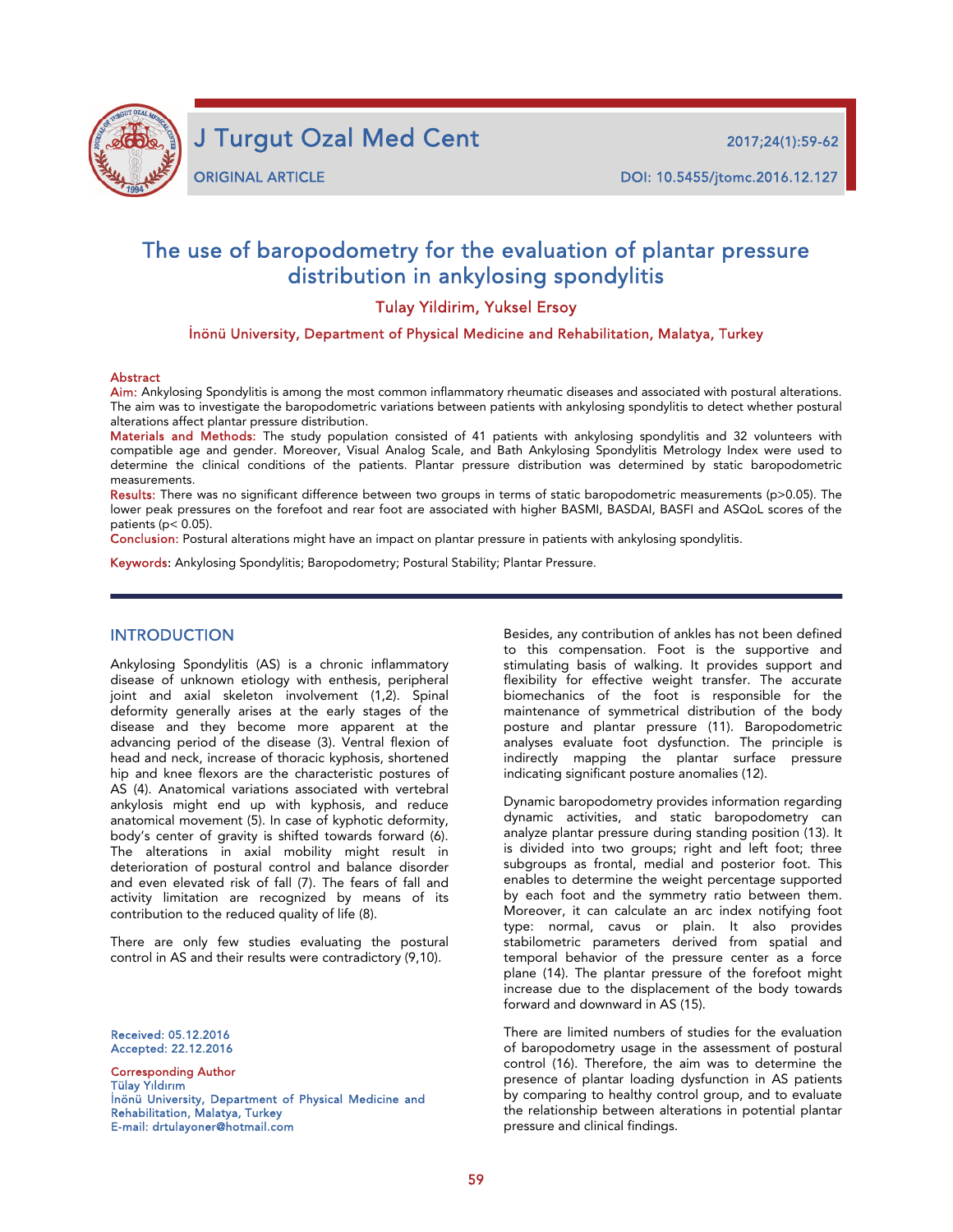## MATERIALS and METHODS

Forty-one patients diagnosed with axial SpA and thirtytwo age- and sex-matched control subjects were included in this study. Baseline assessments were included demographic information (age, gender, and education), disease duration, medications (non-steroidal anti-inflammatory drugs [NSAIDs], anti-tumor necrosis factor [TNF]), serum C-reactive protein level (CRP), erythrocyte sedimentation rate (ESR), pain by visual analog scale (VAS), and measurements for disease activity, functional status, psychological status and health assessment.

The subjects were excluded if they had orthopedic problems of the lower extremities, a history of orthopedic surgery, neurological disorders involving the lower extremities, cognitive disorders, visual and hearing impairment, current complaint of foot pain and foot involvement of AS.

For all patients, written informed consent was obtained, and the protocol of the study was approved by the local Ethics Committee.

Disease activity and functional status: The Bath Ankylosing Spondylitis Disease Activity Index (BASDAI) is an index used to determine the activity of AS. The index includes six questions about the levels of neck, back, lower back, and hip pain, fatigue, pain and swelling at peripheral joints, tenderness with palpation at several areas of the body, and morning stiffness, including its duration (17).

The Bath Ankylosing Spondylitis Functional Index (BASFI) was used to assess patient function. This scale is based on 10 questions about daily functioning, each scored on a 10-cm visual analogue scale (VAS), reflecting status over the past month (18). The reliability and validity of the Turkish version of BASDAI and BASFI have already been demonstrated (19,20).

Pain: In the VAS, the two extremes of the parameter being assessed are written at the edges of a 100-mm line, and the patient is asked to draw a line to or put a mark at the place that would indicate his or her status (21).

Measure of the quality of life: Disease-related quality of life was measured using the Ankylosing Spondylitis Quality of Life (ASQoL) scale (22). This questionnaire consists of 18 items with dichotomous responses (yes/no) and is reliable and valid for measuring the health-related quality of life in patients with AS. The reliability and validity of the Turkish version of this questionnaire was determined by Duruöz et al. (23).

Baropodometric measurements: Static measurements were done in a silent room and all participants were asked to stand as barefoot on 0.5 m capacity of pressure distribution platform (RScan International, Olen, Belgium) their head so as to look forward. Active sensor area of the platform was composed of 488x325 mm and 4096 sensors and data collection frequency was 300 Hz. When the patient came to proper position, snapshot of

the measurement was obtained. Measurements were repeated twice and magnitude of pressure distribution was evaluated using foot scan walking software in four quadrants: The right forefoot (RFF), the right hind foot (RGF), the left forefoot (LFF) and the left hind foot (LHF). Relative pressure loads of all four quadrants (%) were recorded.

#### Statistical analysis

SPSS for Windows version 17.0 software was used for the statistical analyses of our study data. Student's t test was used to compare the numeric data between groups, and chi-square test to compare the categorical variables Correlation analyses were used to examine the associations between the independent variables by Pearson correlation test (r) values.  $P < 0.05$  was considered statistically significant.

### RESULTS

The data from 41 patients with AS and 32 healthy controls were analyzed. Demographic characteristics and clinical and laboratory features of the patients are summarized in Table 1.

|  | Table 1. Demographic, clinical and laboratory variables. |  |  |  |
|--|----------------------------------------------------------|--|--|--|
|--|----------------------------------------------------------|--|--|--|

| Variables              | $AS(n=41)$    | Control                |
|------------------------|---------------|------------------------|
|                        | $mean \pm SD$ | $(n=32)$ mean $\pm$ SD |
| Age (years)            | $41.7 + 9.4$  | $39.8 \pm 5.7$         |
| Gender F/M             | 19/22         | 14/18                  |
| CRP (mg/dl)            | $7.2 \pm 7.1$ |                        |
| ESR (mm/h)             | $27 + 22.8$   |                        |
| HLA-B27 seropositivity | 27/3:         |                        |
| n:%                    | 81.8          |                        |
| VAS (0-100 mm)         | $43 \pm 16.6$ |                        |
| <b>BASFI</b>           | $3.1 \pm 1.5$ |                        |
| <b>BASDAI</b>          | $4.0 \pm 1.4$ |                        |
| <b>ASQOL</b>           | $7.6 \pm 3.7$ |                        |
| NSAID use $n$ : %      | 44, 71.4      |                        |
| Anti-TNF use n: %      | 35, 70.6      |                        |

ESR: erythrocyte sedimentation rate, CRP: C-reactive protein, VAS: Visual Analog Scale, BASDAI: Bath Ankylosing Spondylitis Disease Activity Index, BASFI: Bath Ankylosing Spondylitis Functional Index, ASQoL: Ankylosing Spondylitis Quality of Life, NSAID: non-steroid anti-inflammatory drugs.

There was no significant difference between two groups in terms of static baropodometric measurements (p>0.05) (Table 2).

Table 2. Intergroup comparison of plantar pressure distribution in static measurements.

| Relative pressure-<br>load (%) | AS.<br>$(n=41)$ | Control<br>$(n=32)$ | D    |
|--------------------------------|-----------------|---------------------|------|
| <b>Right forefoot</b>          | 27.77(2.77)     | 23.85 (3.16)        | 0.12 |
| Right rear foot                | 25.24 (3.53)    | 24.25 (2.79)        | 0.17 |
| Left forefoot                  | 26.82 (2.87)    | 23.63 (3.84)        | 0.27 |
| Left rear foot                 | 24.97 (3.76)    | 24.44 (2.62)        | 0.08 |

\*: Variables were expressed as mean ± SD

The lower peak pressures on the forefoot and rearfoot are associated with higher BASMI, BASDAI, BASFI and ASQoL scores of the patients (p< 0.05) (Table 3).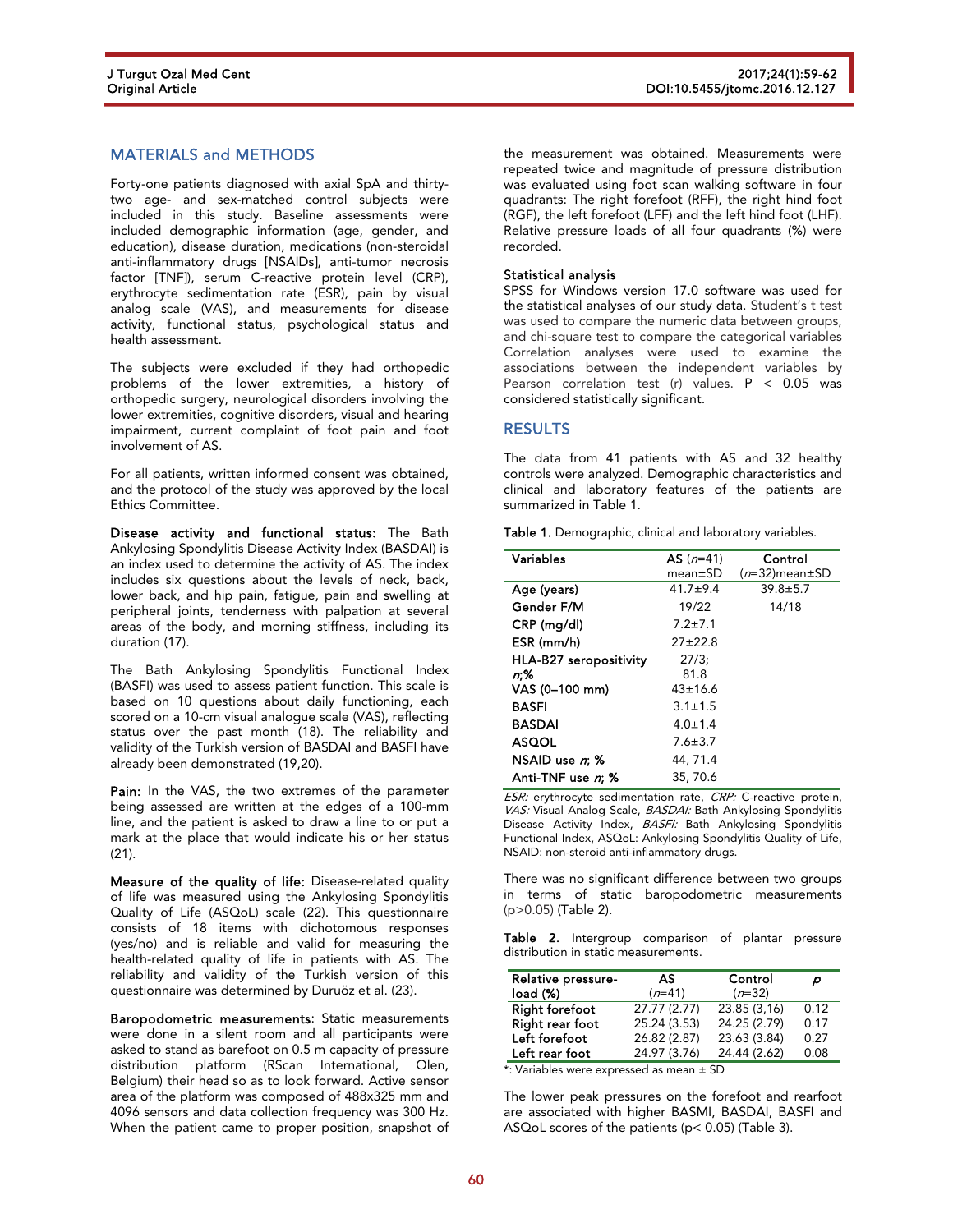Table 3. Correlation between the static plantar pressure measurements and clinical measures.

|                       |   | <b>BASDAI</b> | <b>BASFI</b> | <b>ASQOL</b> |
|-----------------------|---|---------------|--------------|--------------|
| <b>Right forefoot</b> | r | $-.176$       | $-.160$      | $-.154$      |
|                       | р | 0.005         | 0.011        | 0.004        |
| <b>Right rearfoot</b> | r | $-.142$       | $-.191$      | $-.109$      |
|                       | р | 0.000         | 0.006        | 0.003        |
| Left forefoot         | r | $-.156$       | $-.106$      | $-.109$      |
|                       | р | 0029          | 0.003        | 0.002        |
| Left rearfoot         | r | $-.183$       | $-.166$      | $-.163$      |
|                       | р | 0.003         | 0.002        | 0.005        |

BASDAI: Bath Ankylosing Spondylitis Disease Activity Index, BASFI: Bath Ankylosing Spondylitis Functional Index, ASQoL: Ankylosing Spondylitis Quality of Life

## **DISCUSSION**

The static plantar foot pressure was similar between AS patients and control group. According to the shifting of COM in AS patients towards forward and downward, it was expected to measure a high pressure value especially in forefoot and midfoot rather than rear foot. Bot et al. detected that AS patients hardly extended their hips while standing which enhanced balance disorder by means of displacing the centre of gravity towards forward. In their biomechanical analyses, balance disorder associated with elevated thoracic kyphosis might be compensated with hip extension, knee flexion and ankle plantar flexion, and ankle plantar flexion was indicated as the most effective of those (5).

In a study conducted by Van Royen et al., postural alterations and balance preservation compensations were occurred correlatively in patients with vertebral deformation. It was reported that elevated hip extension was used in order to compensate the displacement of center of gravity, therefore, posture was preserved while standing. However, the efficacy of the compensation provided by the hip was decreased as deformation continued (3).

In the study of Swinkels, a possible association was defined between postural alterations and mobility limitation, antalgic position association with vertebral or sacroiliac joint inflammation and muscle weakness caused by potential primary denervation process. Characteristic alterations were determined including the flattening of lumbar lordosis, increase of thoracic kyphosis, upper cervical extension, and lower cervical flexion. In the same study, probable proprioceptive deficits were reported in AS patients. According the opinion of the writer, pathological involvement of the spinal enthesis resulted in proprioceptive deficits conceivably (24).

The measurement of planar pressure is an uncommon tool in the clinical practices. There are limited number of studies that were used baropodometry. Many of these studies are relevant to neurology or orthopedics.

For example, Bellizzi et al. used baropodometry for the evaluation of sudden and permanent weight distribution following sacroiliac joint loading with fast speed and low amplitude (12). Grassi et al. believed that sacroiliac joint

manipulation might affect asymmetrical tension throughout pelvic complex and provide more equal distribution to the lower extremities. So, they used baropodometry for the evaluation of sudden and permanent weight distribution following sacroiliac joint loading with fast speed and low amplitude. They obtained a positive effect between the feet of asymptomatic population and also during one-week follow up period right after the manipulative intervention (25).

Lower plantar peak pressures in mid-and rear foots were associated with patients' high scores of BASDAI, BASFI and ASQoL. These findings were compatible the previous studies in which reverse correlation was determined between pain and peak plantar pressure under the forefoot and rear foot regions at the lower extremity (26,27).

Durmuş et al. investigated the association of postural stability with disease activity, functional condition and mobility at the early and late periods of AS patients, and they found high levels of balance index in both groups in comparison to control group. The test results of postural balance disorder were found to be significantly higher at the late periods in comparison to the early periods of the disease (10). Souza et al. reported that postural balance was worse in AS patients when compared to healthy individuals. They found a positive correlation between pain and balance (28).

## **CONCLUSION**

Postural alterations might be effective on plantar pressure in patients with AS. This study is important since it investigates the distribution of plantar pressure in patients with AS. However, there are some limitations; dynamic postural control, and therefore, plantar pressure alterations occurring while walking could not be evaluated.

## **REFERENCES**

- 1. Yildirim T, Yildirim O. Postural Control and Balance in Ankylosing Spondylitis. Medicine Science 2015;4(1):2057-64.
- 2. Solmaz D, Yildirim T, Avci O, Tomas N, Akar S. Performance characteristics of the simplified version of ankylosing spondylitis disease activity score (SASDAS). Clin Rheumatol 2016;35(7):1753-8.
- 3. Van Royen BJ, De Gast A, Smit TH. Deformity planning for sagittal plane corrective osteotomies of the spine in ankylosing spondylitis. Eur Spine J 2000;9(6):492-8.
- 4. Khan MA. Ankylosing spondylitis-the history of medical therapies. Clin Exp Rheumatol 2002;20(6 Suppl):S3-5.
- 5. Bot SD, Caspers M, Van Royen BJ, Toussaint HM, Kingma I. Biomechanical analysis of posture in patients with spinal kyphosis due to ankylosing spondylitis: a pilot study. Rheumatology (Oxford) 1999;38(5):441-3.
- 6. Russel AS. Ankylosing spondylitis: History. In: Klippel JH, Dieppe PA, eds. Rheumatology. St Louis: Mosby, 1994;6:14:1-2.
- 7. Murray HC, Elliott C, Barton SE, Murray A. Do patients with ankylosing spondylitis have poorer balance than normal subjects? Rheumatology (Oxford) 2000;39(5):497-500.